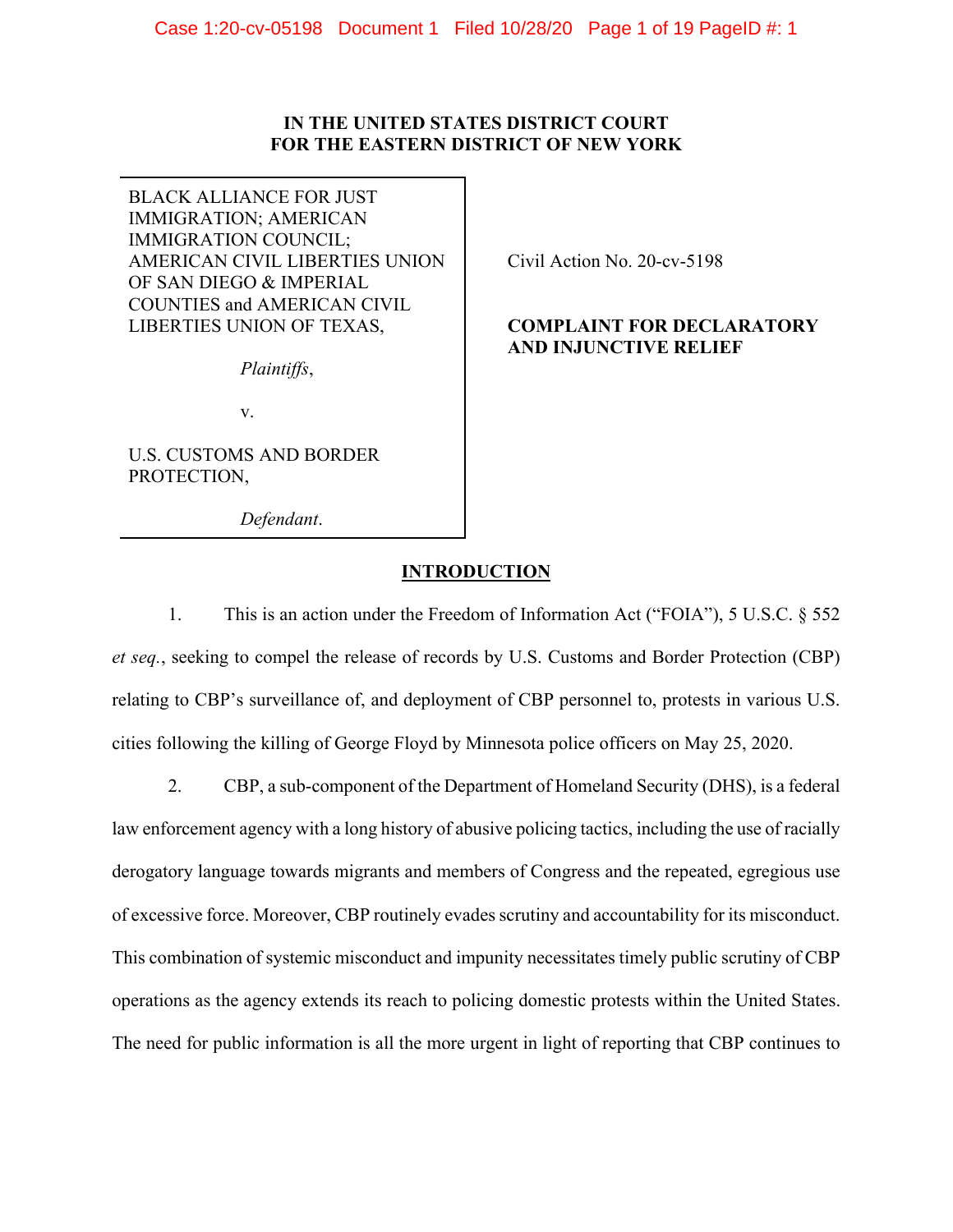#### Case 1:20-cv-05198 Document 1 Filed 10/28/20 Page 2 of 19 PageID #: 2

prepare for further deployments to U.S. cities under the pretext of further unrest following the presidential election.

3. Plaintiffs are non-governmental organizations that have long documented and exposed CBP abuses and the agency's lack of accountability. They seek records via FOIA to further public understanding of the contours and legality of CBP's involvement in domestic policing. Plaintiffs also seek data to understand the impact of CBP policing on individuals, in the form of apprehensions, arrests, deportations, or other legal actions. Plaintiffs' request embodies the hallmark of FOIA: the demand for records to provide the public with information about the operations of a federal government agency.

4. Plaintiffs filed their FOIA request on July 28, 2020, invoking expedited treatment given its urgent nature. While CBP acknowledged receipt of Plaintiffs' FOIA request on July 28, 2020 and granted expedited treatment to the request on the same day, to date, it has failed to act on Plaintiffs' request. Plaintiffs now seek judicial review as permitted by statute.

#### **JURISDICTION AND VENUE**

5. This Court has jurisdiction pursuant to 5 U.S.C. § 552(a)(4)(B) and 28 U.S.C. § 1331.

6. This Court has jurisdiction to grant declaratory and further proper relief pursuant to 5 U.S.C. § 552(a)(4)(B), 28 U.S.C. §§ 2201–2202 and Federal Rules of Civil Procedure 57 and 65.

7. Venue lies in this District under 5 U.S.C. § 552(a)(4)(B) and 28 U.S.C. § 1391(e) because Plaintiff Black Alliance for Just Immigration (BAJI) resides in this district.

2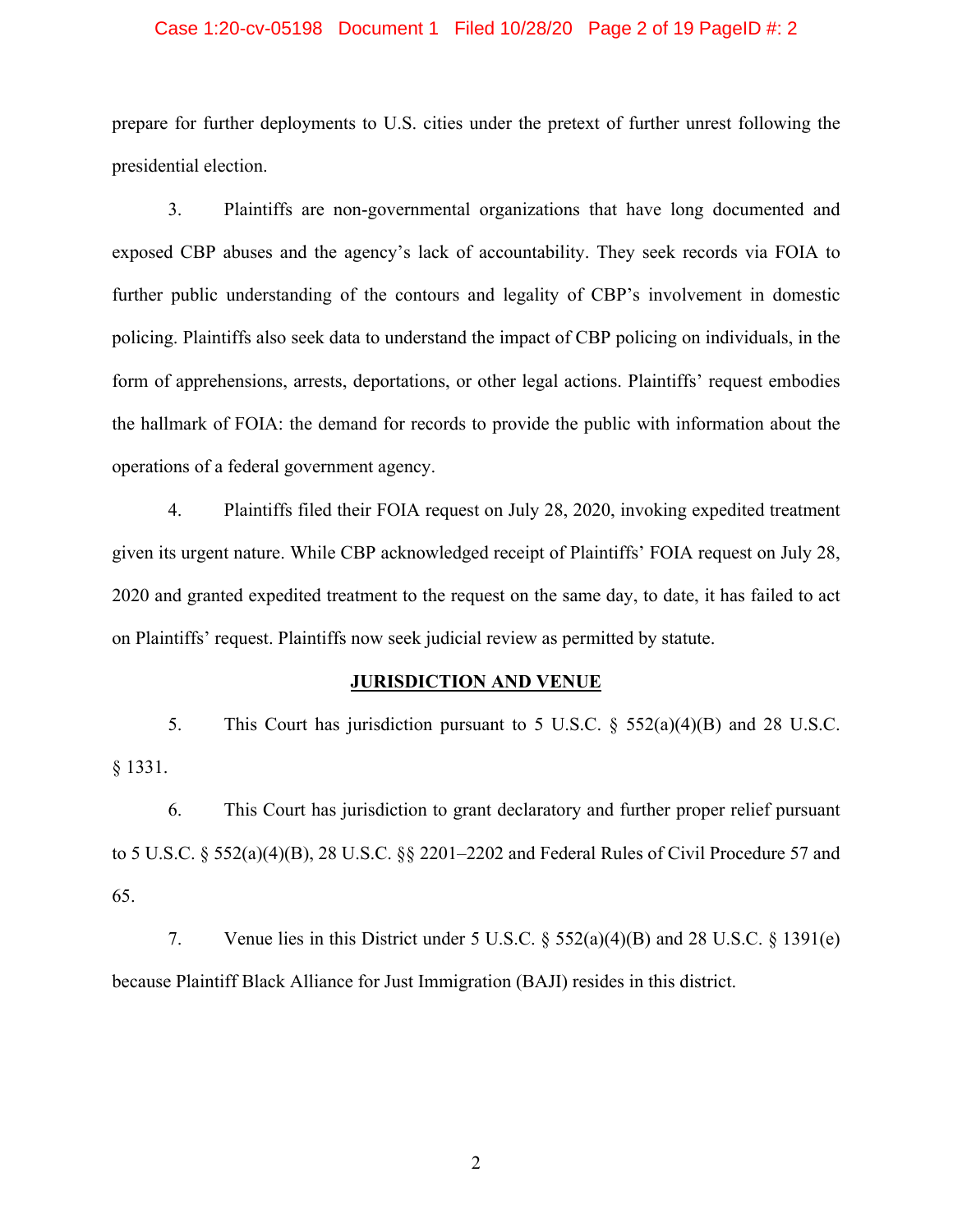#### **PARTIES**

8. Plaintiff Black Alliance for Just Immigration (BAJI) is a not-for-profit organization. BAJI is a racial justice and migrant rights organization which engages in legal representation, advocacy, community organizing, and cross-cultural alliance-building in order to end the criminalization and economic disenfranchisement of African American and Black immigrant communities. BAJI works with local community groups to educate impacted communities in understanding their rights and responding to increased militarized police presence in their communities. To further its mission, BAJI creates and disseminates presentations, reports, articles, interviews, testimony, and social media to educate the public about the activities of the United States government as it relates to Black immigrant communities. Obtaining information about government activity, analyzing that information, and disseminating that information to the press and public are critical components of BAJI's work.

9. Plaintiff American Immigration Council ("the Council"), a not-for-profit organization established to increase public understanding of immigration law and policy, advocates for the fair and just administration of U.S. immigration laws, protects the legal rights of noncitizens and citizens, and educates the public about the enduring contributions of immigrants. Through research and analysis, the Council has become a leading resource for policymakers at the national, state, and local levels who seek to understand the power and potential of immigration and to develop policies that are based on facts rather than myths. The Council also seeks to hold the government accountable for unlawful conduct, restrictive interpretations of the law, and for failing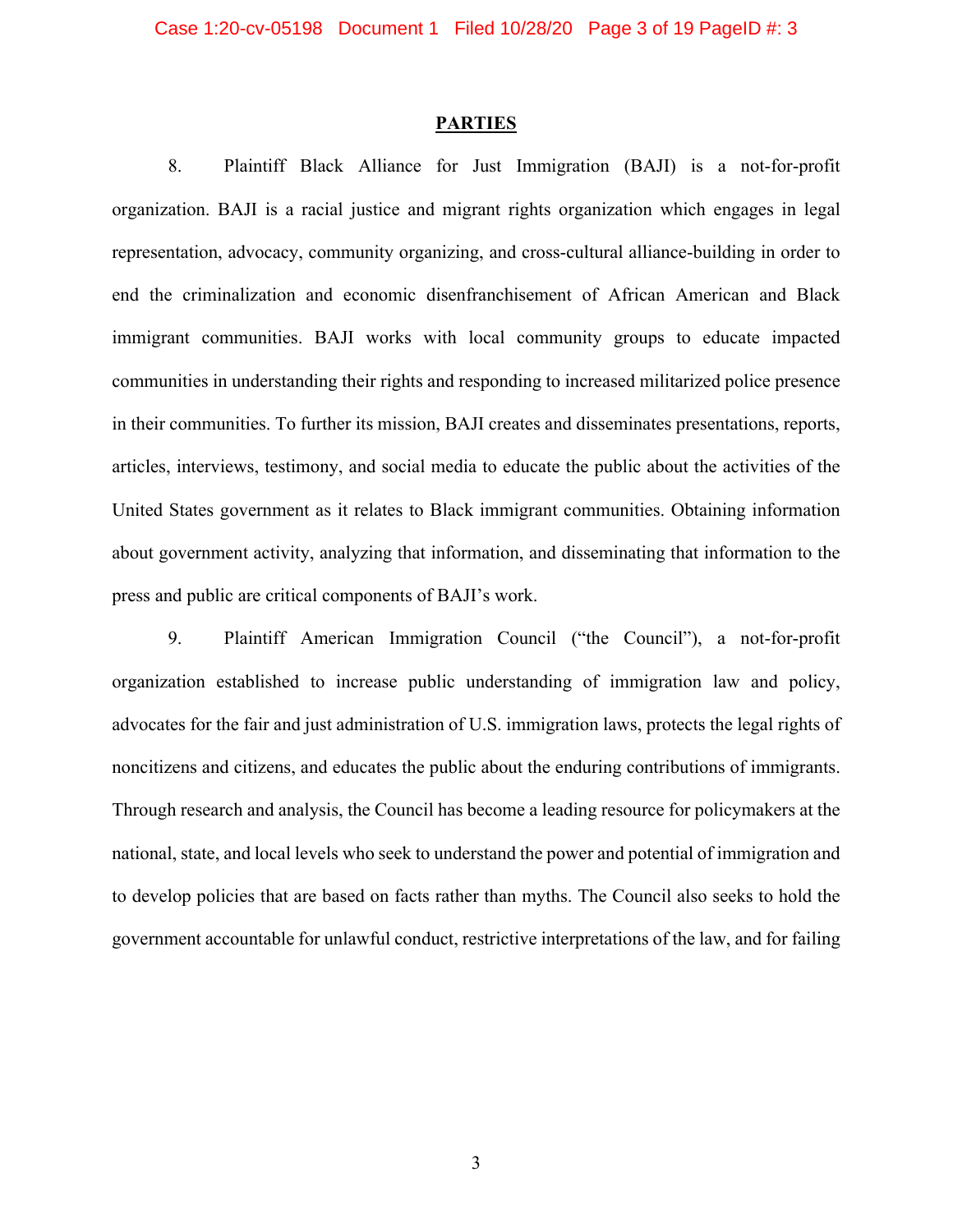### Case 1:20-cv-05198 Document 1 Filed 10/28/20 Page 4 of 19 PageID #: 4

to ensure that the immigration laws are implemented and executed in a manner that comports with due process through the pursuit of transparency and impact litigation.

10. Plaintiff American Civil Liberties Union of San Diego and Imperial Counties (ACLU SDIC) is an affiliate of the ACLU. The ACLU is "primarily engaged in disseminating information" within the meaning of the FOIA. 5 U.S.C.  $\S$  552(a)(6)(E)(v)(II). See also 6 C.F.R.  $\S$  $5.5(e)(1)(ii)$ . Obtaining information about government activity, analyzing that information, and widely publishing and disseminating that information to the press and public are critical and substantial components of the ACLU's work and are among its primary activities. *See ACLU v. U.S. Dep't of Justice*, 321 F. Supp. 2d 24, 29 n.5 (D.D.C. 2004) (finding non-profit public interest group that "gathers information of potential interest to a segment of the public, uses its editorial skills to turn the raw material into a distinct work, and distributes that work to an audience" to be "primarily engaged in disseminating information"). The ACLU does this work alone and with our national partners and allies. The ACLU SDIC regularly issues press statements (and shares statements generated by the National ACLU and other California affiliates) and creates and shares talking points, memos, and fact sheets with community partners and the public at large. The ACLU SDIC also disseminates information via its various social media platforms. Most recently, the ACLU SDIC published tens of thousands of pages of documents related to CBP's mistreatment of minors in agency custody, obtained via the FOIA.

11. Plaintiff American Civil Liberties Union of Texas is an affiliate of the ACLU. The ACLU of Texas is "primarily engaged in disseminating information" within the meaning of the FOIA. 5 U.S.C. § 552(a)(6)(E)(v)(II). See also 6 C.F.R. § 5.5(e)(1)(ii). Obtaining information about government activity, analyzing that information, and widely publishing and disseminating that information to the press and public are critical and substantial components of the ACLU's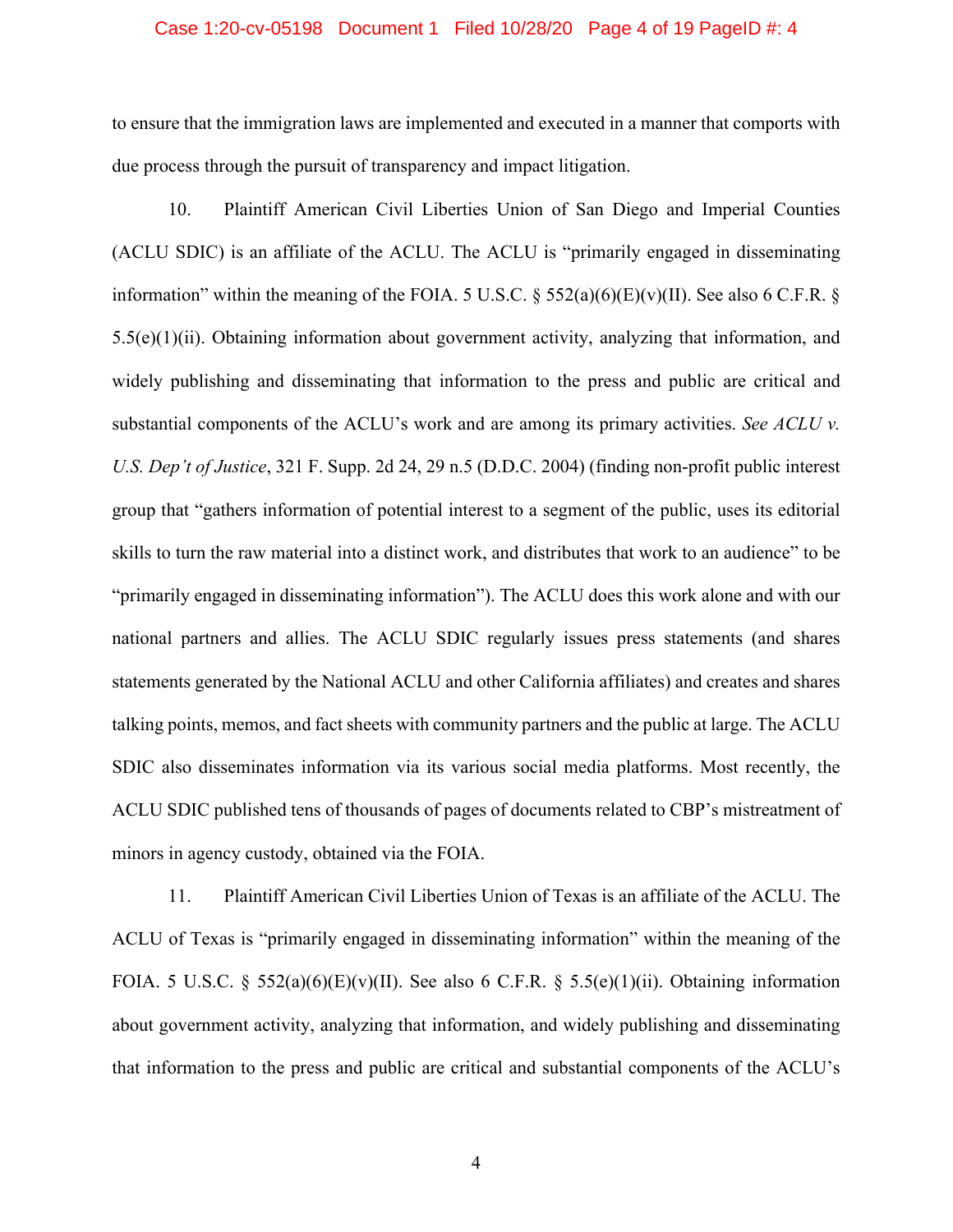#### Case 1:20-cv-05198 Document 1 Filed 10/28/20 Page 5 of 19 PageID #: 5

work and are among its primary activities. *See ACLU v. U.S. Dep't of Justice*, 321 F. Supp. 2d 24, 29 n.5 (D.D.C. 2004) (finding non-profit public interest group that "gathers information of potential interest to a segment of the public, uses its editorial skills to turn the raw material into a distinct work, and distributes that work to an audience" to be "primarily engaged in disseminating information"). The ACLU of Texas, which houses the Border Rights Center, does this work alone and with national partners and allies. The ACLU of Texas regularly creates and disseminates works in the form of presentations, reports, articles, interviews, testimony, social media, and blog posts to educate the public about the activities of the United States government—including works containing information gained through information requests to the government. The ACLU of Texas also regularly publishes "know your rights" materials, fact sheets, and educational brochures and pamphlets designed to educate the public about civil liberties issues and government policies that implicate civil rights and civil liberties.

12. Defendant CBP is a component agency of DHS and an agency within the meaning of 5 U.S.C. § 552(f). Its law enforcement mandate is tied to U.S. borders and ports of entry. CBP possess the records that Plaintiffs seek.

#### **STATEMENT OF FACTS**

### *CBP's History of Misconduct and Impunity*

13. According to its website, CBP "is one of the world's largest law enforcement organizations and is charged with keeping terrorists and their weapons out of the [United States] while facilitating lawful international travel and trade."<sup>1</sup> CBP's recent deployment to domestic protests within the United States strays far from this mandate and warrants public scrutiny.

<sup>&</sup>lt;sup>1</sup> Customs and Border Protection, *About CBP* (Sept. 18, 2019), https://www.cbp.gov/about.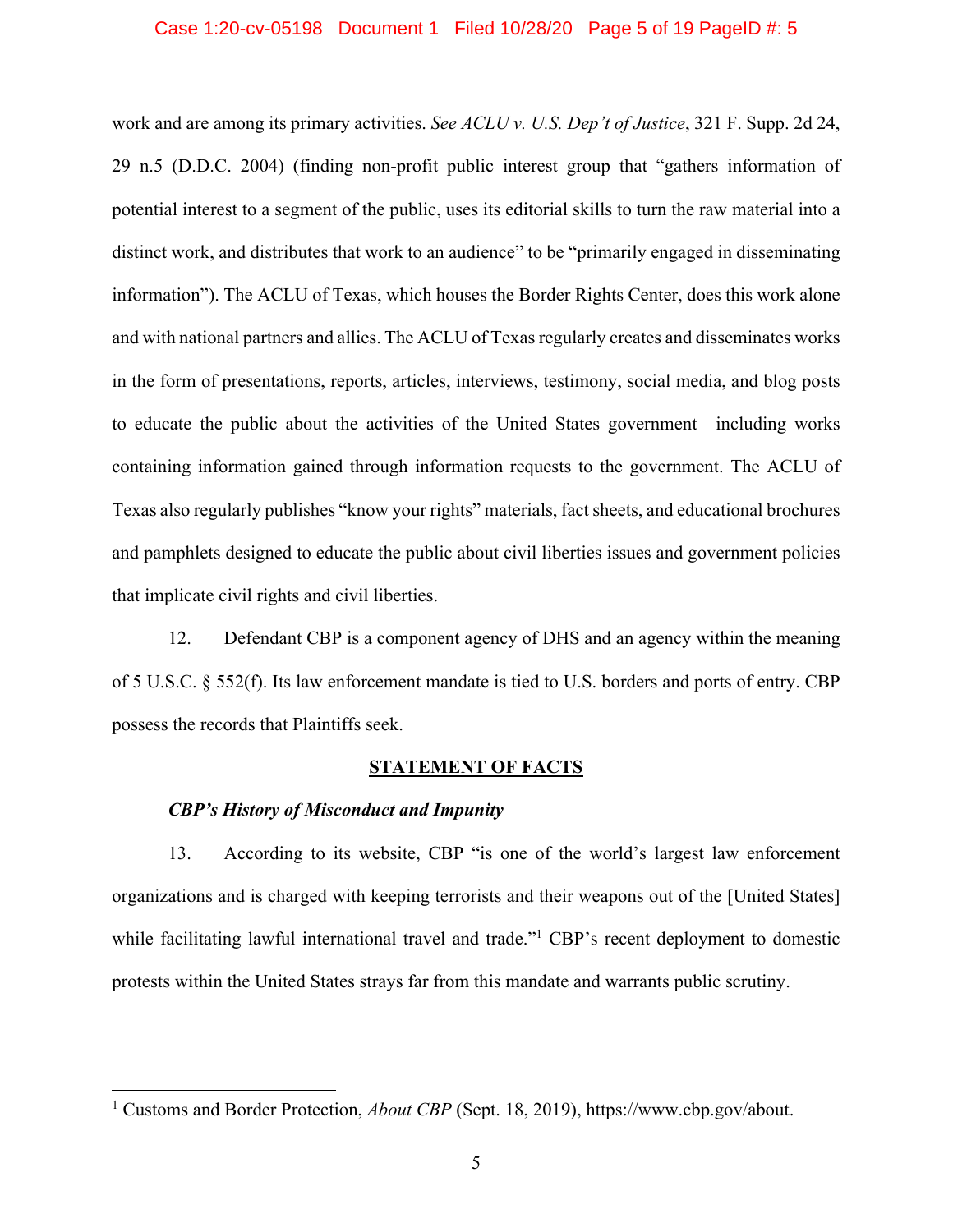### Case 1:20-cv-05198 Document 1 Filed 10/28/20 Page 6 of 19 PageID #: 6

14. CBP has a long history of troubling enforcement tactics and mistreatment of people in its custody. Journalists, human rights observers, and non-governmental organizations including Plaintiffs—have extensively documented unlawful and abusive policing practices by CBP officials. This includes the use of racial profiling, unjustified shootings and other use of excessive force, as well as unlawful arrests and deportations.<sup>2</sup> CBP misconduct, including the use of racially derogatory language and the repeated physical and verbal abuse of individuals in the agency's custody, has caused significant public concern.<sup>3</sup>

15. CBP's concerning tactics have been ongoing for decades.<sup>4</sup>

<sup>2</sup> *See generally Hold CBP Accountable: Stopping U.S. Customs and Border Protection (CBP) Abuse,* https://holdcbpaccountable.org/abuses/; *see also, e.g.*, John Washington, *"Kick Ass, Ask Questions Later": A Border Patrol Whistleblower Speaks Out About Culture of Abuse Against Migrants*, The Intercept (Sept. 20, 2018), https://theintercept.com/2018/09/20/border-patrolagent-immigrant-abuse/; Garrett M. Graff, *The Green Monster: How the Border Patrol Became America's Most Out-of-Control Law Enforcement Agency*, Politico (Nov./Dec. 2014), https://www.politico.com/magazine/story/2014/10/border-patrol-the-green-monster-112220. <sup>3</sup> *See, e.g.*, American Civil Liberties Union of San Diego & Imperial Counties, et al., *Administrative Complaint Re: U.S. Border Patrol's Verbal Abuse of Detained Individuals* (July 2020), https://www.aclusandiego.org/wp-content/uploads/2020/07/2020-07-07-OIG-Complaint-4-FINAL.pdf; Garrett M. Graff, *The Border Patrol Hits a Breaking Point*, Politico (July 15, 2019), https://www.politico.com/magazine/story/2019/07/15/border-patrol-trump-administration-227357; Univ. of Chicago Law School Int'l Human Rights Clinic, et al., *Neglect and Abuse of Unaccompanied Immigrant Children by U.S. Customs and Border Protection*, at 10-13 (May 2018), https://chicagounbound.uchicago.edu/cgi/viewcontent.cgi?article=1001&context=ihrc; Sara Campos & Guillermo Cantor, Am. Immigr. Council, *Deportations in the Dark: Lack of Process and Information in the Removal of Mexican Migrants*, at 13-16 (Sept. 2017), https://www.americanimmigrationcouncil.org/research/deportations-dark; Guillermo Cantor & Walter Ewing, Am. Immigr. Council, *Still No Action Taken: Complaints Against Border Patrol Agents Continue to Go Unanswered*, at 8 (Aug. 2017),

https://www.americanimmigrationcouncil.org/research/still-no-action-taken-complaints-againstborder-patrol-agents-continue-go-unanswered.

<sup>4</sup> *See, e.g.*, Daniel E. Martinez, Guillermo Cantor & Walter Ewing, Am. Immigr. Council, *No Action Taken: Lack of CBP Accountability in Responding to Complaints of Abuse* (May 2014), https://www.americanimmigrationcouncil.org/research/no-action-taken-lack-cbp-accountabilityresponding-complaints-abuse; Cantor & Ewing, *Still No Action Taken*, *supra* n. 3 (examining records of alleged misconduct by Border Patrol employees).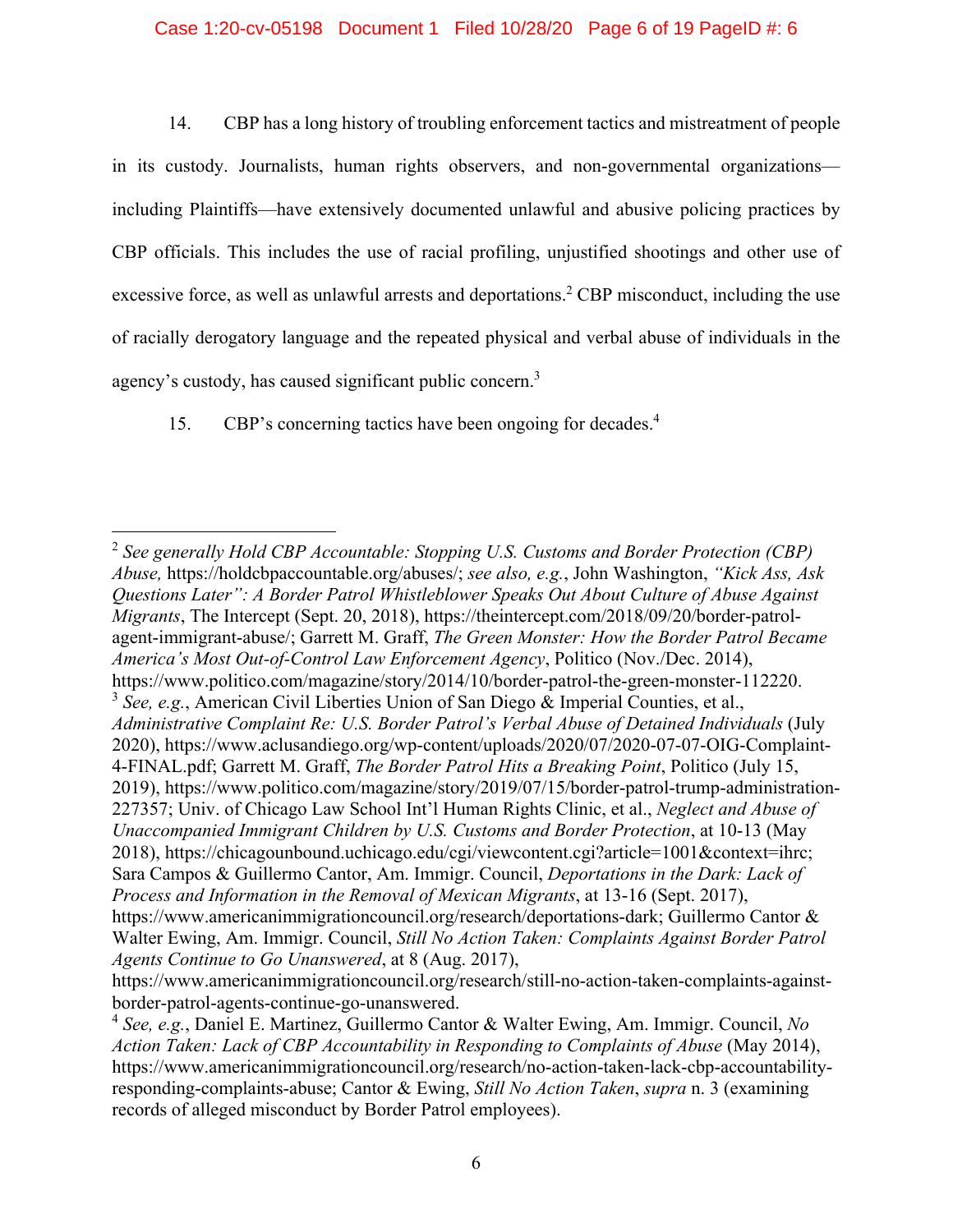### Case 1:20-cv-05198 Document 1 Filed 10/28/20 Page 7 of 19 PageID #: 7

16. In July 2019, media outlets reported that thousands of CBP officers were members of a Facebook group in which CBP officers mocked a father and his toddler who drowned while attempting to enter the United States.<sup>5</sup> The same Facebook group members engaged in abusive, racist language about members of Congress—and then attempted to delete the posts.<sup>6</sup> In the same month, journalists reported that CBP officers forced a noncitizen to walk in front of other detainees holding a sign identifying himself as attracted to men,<sup>7</sup> detained children in "poor conditions that are not pure byproducts of overcrowding,"<sup>8</sup> sexually assaulted a child in CBP custody, and retaliated against other children for protesting the conditions of their confinement.<sup>9</sup>

17. CBP continually evades responsibility for its actions and operates in a culture of secrecy and impunity. Complaints by migrants who have come forward to raise allegations of verbal, physical, and sexual abuse go unheard and unchecked.<sup>10</sup>

<sup>5</sup> A.C. Thompson, *Inside the Secret Border Patrol Facebook Group Where Agents Joke About Migrant Deaths and Post Sexist Memes*, ProPublica (July 1, 2019, 10:55 AM), https://bit.ly/2YyJXfu.

<sup>6</sup> *Id.*; *see also* Ryan Deveraux, *Border Patrol Agents Tried to Delete Racist and Obscene Facebook Posts. We Archived Them*, The Intercept (July 5, 2019),

https://theintercept.com/2019/07/05/border-patrol-facebook-group/.

<sup>7</sup> Nick Valencia et al., *Border Patrol agents allegedly tried to shame a migrant by making him hold a sign reading 'I like men,' emails show*, CNN (July 4, 2019, 4:58 PM), https://cnn.it/2mPKOes.

<sup>8</sup> Jacob Soboroff & Julia Ainsley, *Migrant kids in overcrowded Arizona border station allege sex assault, retaliation from U.S. agents*, NBC News (July 9, 2019, 8:30 PM),

https://nbcnews.to/2LbfbGP; *see also* Simon Romero et al., *Hungry, Scared and Sick: Inside the Migrant Detention Center in Clint, Tex.*, N.Y. Times (July 9, 2019), https://nyti.ms/2L7dREA. <sup>9</sup> *See* Soboroff & Ainsley, *supra*.

<sup>10</sup> *See, e.g.*, Martinez, Cantor & Ewing, *No Action Taken, supra* n. 4; Cantor & Ewing, *Still No Action Taken, supra* n. 3.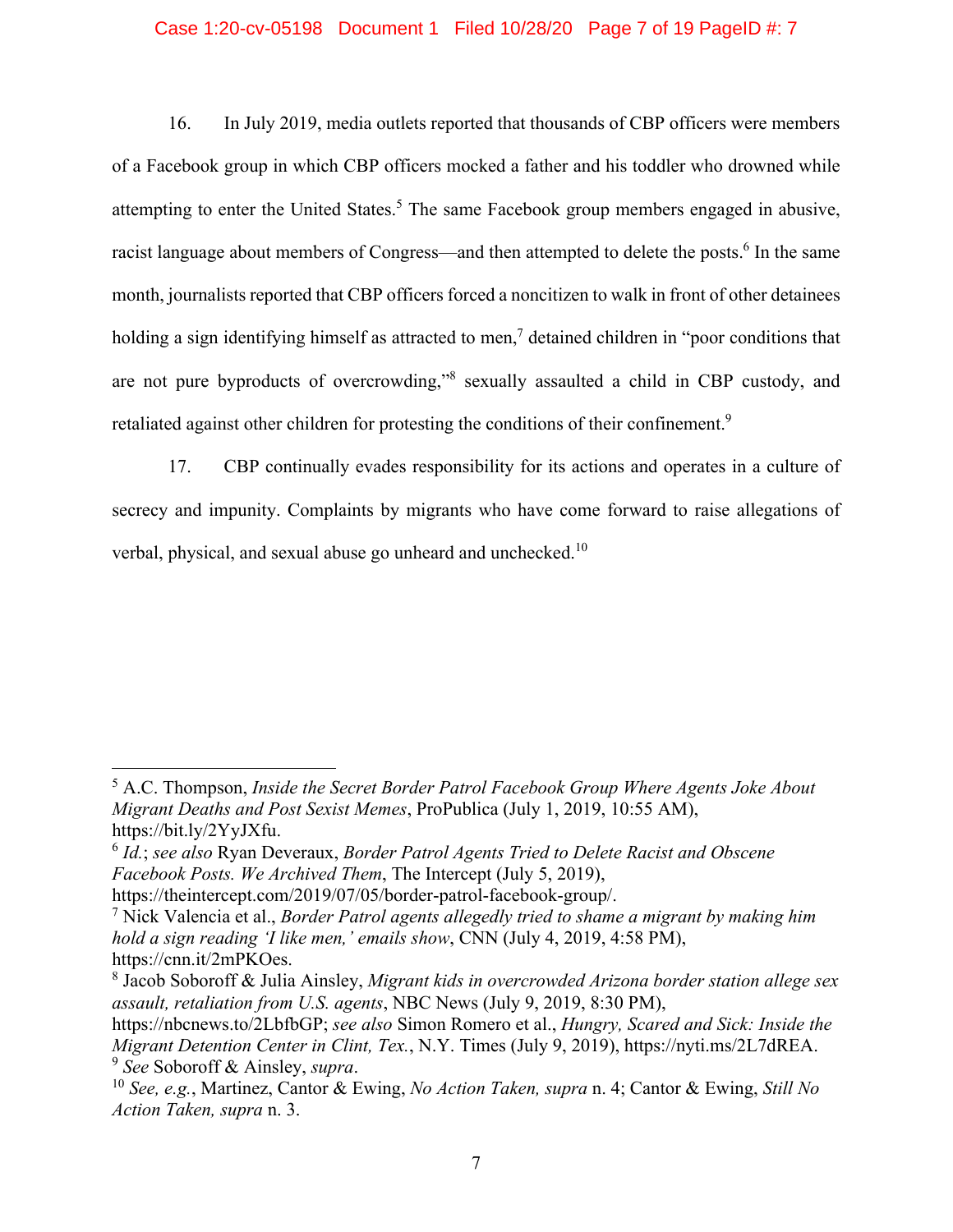#### Case 1:20-cv-05198 Document 1 Filed 10/28/20 Page 8 of 19 PageID #: 8

18. Earlier this year, CBP successfully obtained "security agency" status, shielding "all CBP employee names from subsequent responses to [FOIA] requests or other public disclosures for CBP employee data."11

19. Building on this trend towards further secrecy, CBP recently sought approval from the National Archives and Records Administration (NARA) to destroy various types of records pertaining to its misconduct.<sup>12</sup> These include documents held by CBP, including witness testimony and other evidence, due to complaints made to the DHS Office of Civil Rights and Civil Liberties (CRCL); complaints raised under the Prison Rape Elimination Act (PREA); and internal complaints and criminal investigations concerning CBP personnel. In some cases, records could be destroyed in as soon as four years.<sup>13</sup>

20. Rather than accountability, CBP instead enjoys an astronomical budget of \$18.2 billion for FY 2020—a 19% increase over FY 2019—and an increased number of personnel.<sup>14</sup> Most troubling, CBP's reach has gone beyond its law enforcement mandate to patrol the U.S. borders and monitor trade.

<sup>11</sup> Ken Klippenstein, *Exclusive: Customs and Border Protection Gains an Extra Layer of Secrecy*, The Nation (Feb. 4, 2020), https://www.thenation.com/article/politics/cbp-securityagency/ (quoting an CBP internal memo obtained by The Nation); Jessica K. Lang, *U.S. Customs and Border Protection Designated 'Security Agency*,' The Nat'l Law Review (Feb. 24, 2020), https://www.natlawreview.com/article/us-customs-and-border-protection-designated-securityagency.

<sup>12 85</sup> FR 47248, National Records and Archives Administration (NARA), *Notice of Availability of Proposed Records Schedules*, *Request for Comments*; Alice Speri, *Homeland Security Wants to Erase Its History of Misconduct*, The Intercept (Oct. 6, 2020, 11:57 AM),

https://theintercept.com/2020/10/06/homeland-security-dhs-misconduct-records-erasure/. <sup>13</sup> *Id.*

<sup>14</sup> Executive Office of the President, *Border Security 2020 Fact Sheet: Strengthening Border Security and Immigration Enforcement*, https://www.whitehouse.gov/wpcontent/uploads/2019/03/FY20-Fact-Sheet\_Immigration-Border-Security\_FINAL.pdf.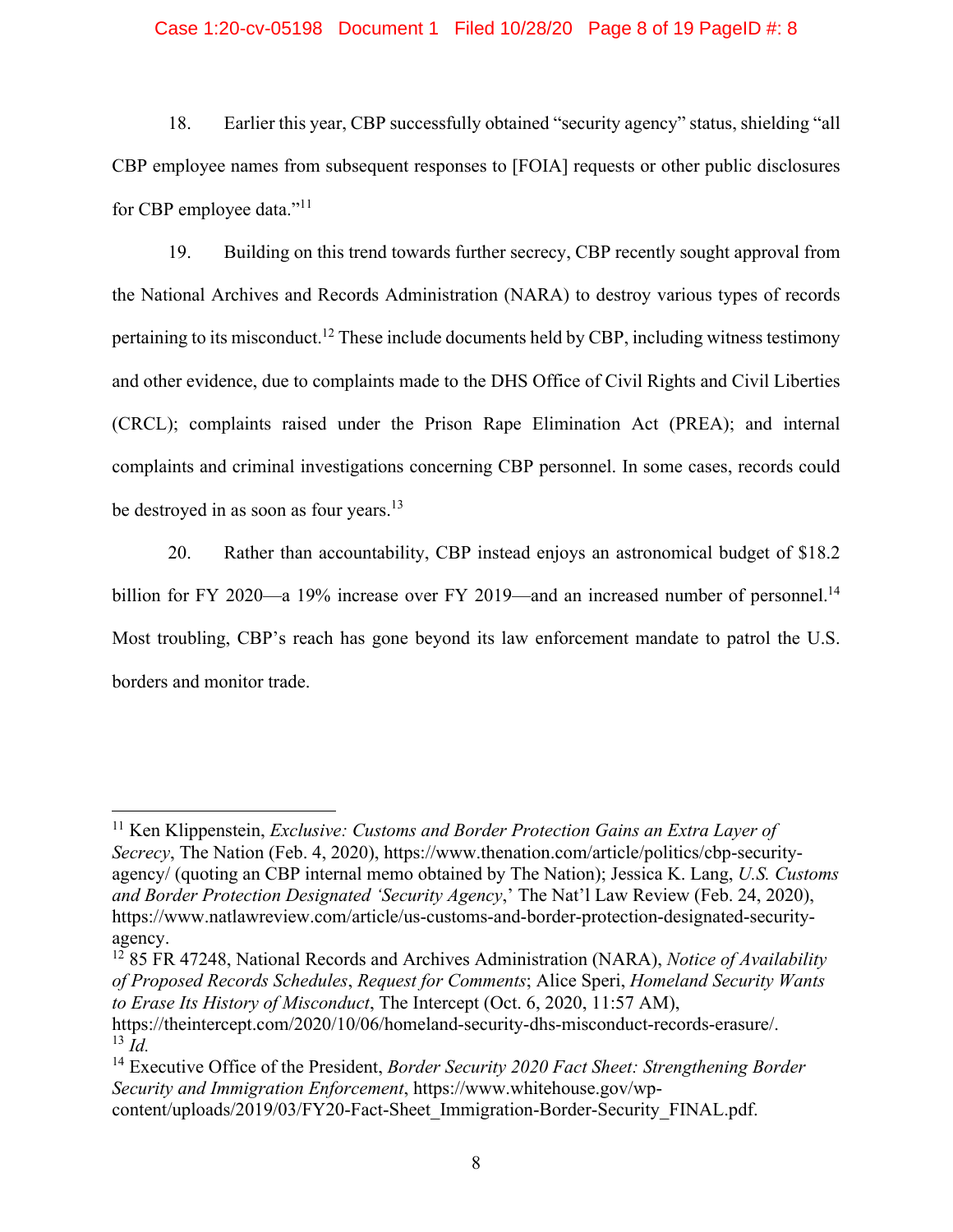### Case 1:20-cv-05198 Document 1 Filed 10/28/20 Page 9 of 19 PageID #: 9

21. For example, in April of 2019, DHS surreptitiously implemented a pilot program in which CBP officers were tasked with the unprecedented role of conducting sensitive threshold screening interviews, known as "credible fear interviews," that determine whether asylum-seekers can present their claims before an immigration judge.<sup>15</sup> This screening role has been historically undertaken by asylum officers, who are trained in asylum law and in dealing with individuals suffering trauma after enduring persecution and arduous journeys to the United States. The assignment of CBP officers to this role drew criticism and concern, given the agency's historical function as a law enforcement agency and its well-documented animosity towards asylum seekers.<sup>16</sup>

# *CBP Deployment Nationwide to Protests in the Aftermath of George Floyd Killing ("Floyd Protests")*

22. On May 25, 2020, George Floyd was killed by Minnesota police officers. Mr.

Floyd's killing triggered mass protests in cities across the United States.17 Protestors took to the

<sup>15</sup> *See* Molly O'Toole, *Border Patrol agents, rather than asylum officers, interviewing families for 'credible fear'*, L.A. Times (Sept. 19, 2019, 5:50 AM), https://lat.ms/2mqC263; Julia Ainsley, *Stephen Miller wants Border Patrol, not asylum officers, to determine migrant asylum claims*, NBC News (July 29, 2019, 7:31 PM), https://nbcnews.to/2YpVQni; Nick Miroff, *U.S. asylum screeners to take more confrontational approach as Trump aims to turn more migrants away at the border*, Wash. Post (May 7, 2019), https://wapo.st/2JzaEe4*;*Geneva Sands et al., *White House Backs Stephen Miller Proposal to Let Border Patrol Agents to Conduct Asylum Interviews*, CNN (May 8, 2019, 1:27 PM), https://cnn.it/2ntS5AZ*.*

<sup>16</sup> *See, e.g.*, John Washington, *Bad Information: Border Patrol Arrest Reports Are Full of Lies That Can Sabotage Asylum Claims*, The Intercept (Aug. 11, 2019, 12:20 PM),

https://bit.ly/2Kx6Zir; Amnesty International, *'You Don't Have Any Rights Here': Illegal Pushbacks, Arbitrary Detention & Ill-Treatment of Asylum-Seekers in the United States*, at 17. (2018), https://www.amnesty.org/en/latest/research/2018/10/usa-treatment-of-asylum-seekerssouthern-border/; Shaw Drake et al., Human Rights First, *Crossing the Line: U.S. Border Agents Illegally Reject Asylum Seekers* (May 2017), http://bit.ly/2pb69jd; U.S. Comm'n on Int'l Religious Freedom, *Barriers to Protection: The Treatment of Asylum Seekers in Expedited Removal* (2016), https://bit.ly/2uydMQ8.

<sup>17</sup> *See, e.g.*, Alex Altman, *Why the Killing of George Floyd Sparked an American Uprising*, Time (June 4, 2020), https://time.com/5847967/george-floyd-protests-trump/.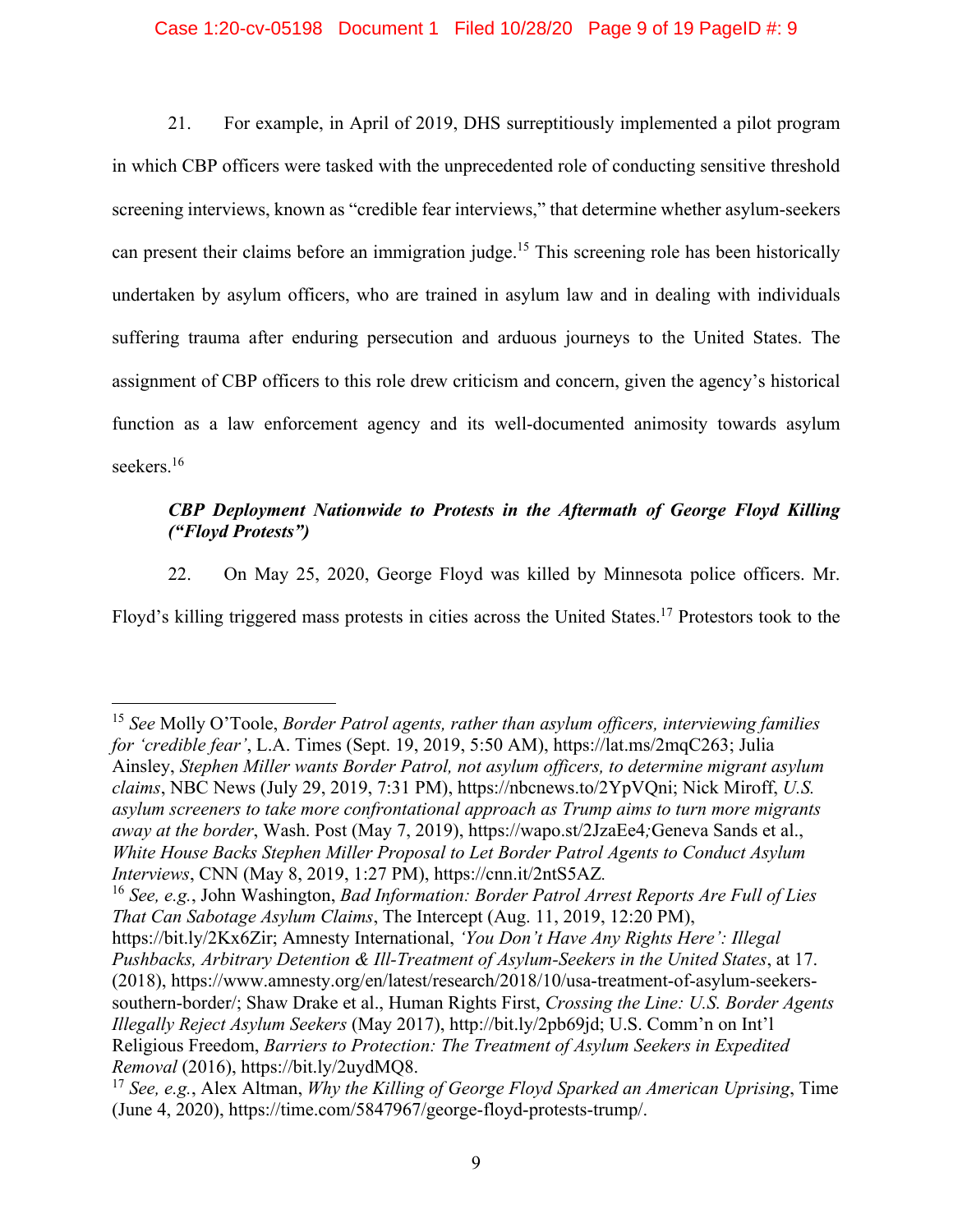### Case 1:20-cv-05198 Document 1 Filed 10/28/20 Page 10 of 19 PageID #: 10

streets to express outrage over Mr. Floyd's death, as well as to call for racial justice and police reform. These protests were met with stepped-up police presence as local law enforcement agencies throughout the country deployed additional officers to these gatherings.<sup>18</sup>

23. In early June, media outlets reported that CBP personnel and aerial surveillance, along with other DHS and federal agency personnel, had been deployed to the protests over Mr. Floyd's killing and accompanying calls for racial justice and police reform.<sup>19</sup> These reports revealed that CBP and other DHS officers were present in various cities throughout the United States. Further, aerial surveillance recorded hours of footage at these largely peaceful gatherings.<sup>20</sup> A leaked CBP document would later reveal that purported requests from law enforcement agencies across the country resulted in 326.4 hours of aviation assets deployed and 2,174 agency personnel.21

24. As protests calling for racial justice and police reform continued, President Trump issued Executive Order No. 13933, "Protecting American Monuments, Memorials, and Statues and Combating Recent Criminal Violence" (Exec. Order No. 13933).<sup>22</sup>

<sup>18</sup> *Id.*<br><sup>19</sup> Jana Winter, *Leaked Document Reveals Details of Federal Law Enforcement Patrolling Washington Amid Protests,* YahooNews (June 5, 2020), https://news.yahoo.com/exclusiveleaked-document-reveals-details-of-federal-law-enforcement-patrolling-washington-amidprotests-154138680.html; Geneva Sands, *Customs and Border Protection Drone Flew Over Minneapolis to Provide Live Video to Law Enforcement*, CNN (May 29, 2020), https://www.cnn.com/2020/05/29/politics/cbp-drone-minneapolis/index.html.

21 Ken Klippenstein, *The Federal Response to Protests Extends Far Beyond Portland*, The Nation (July 23, 2020), https://www.thenation.com/article/society/cbp-deployment-harris/. <sup>22</sup> *See* Exec. Order No. 13933, 85 Fed. Reg. 40081 (2020),

<sup>20</sup> Zolan Kanno-Youngs, *U.S. Watched George Floyd Protests in 15 Cities Using Aerial Surveillance,* N.Y. Times (June 19, 2020),

https://www.nytimes.com/2020/06/19/us/politics/george-floyd-protests-surveillance.html; Sands, *Customs and Border Protection Drone*, *supra* n. 19.

https://www.govinfo.gov/content/pkg/FR-2020-07-02/pdf/2020-14509.pdf.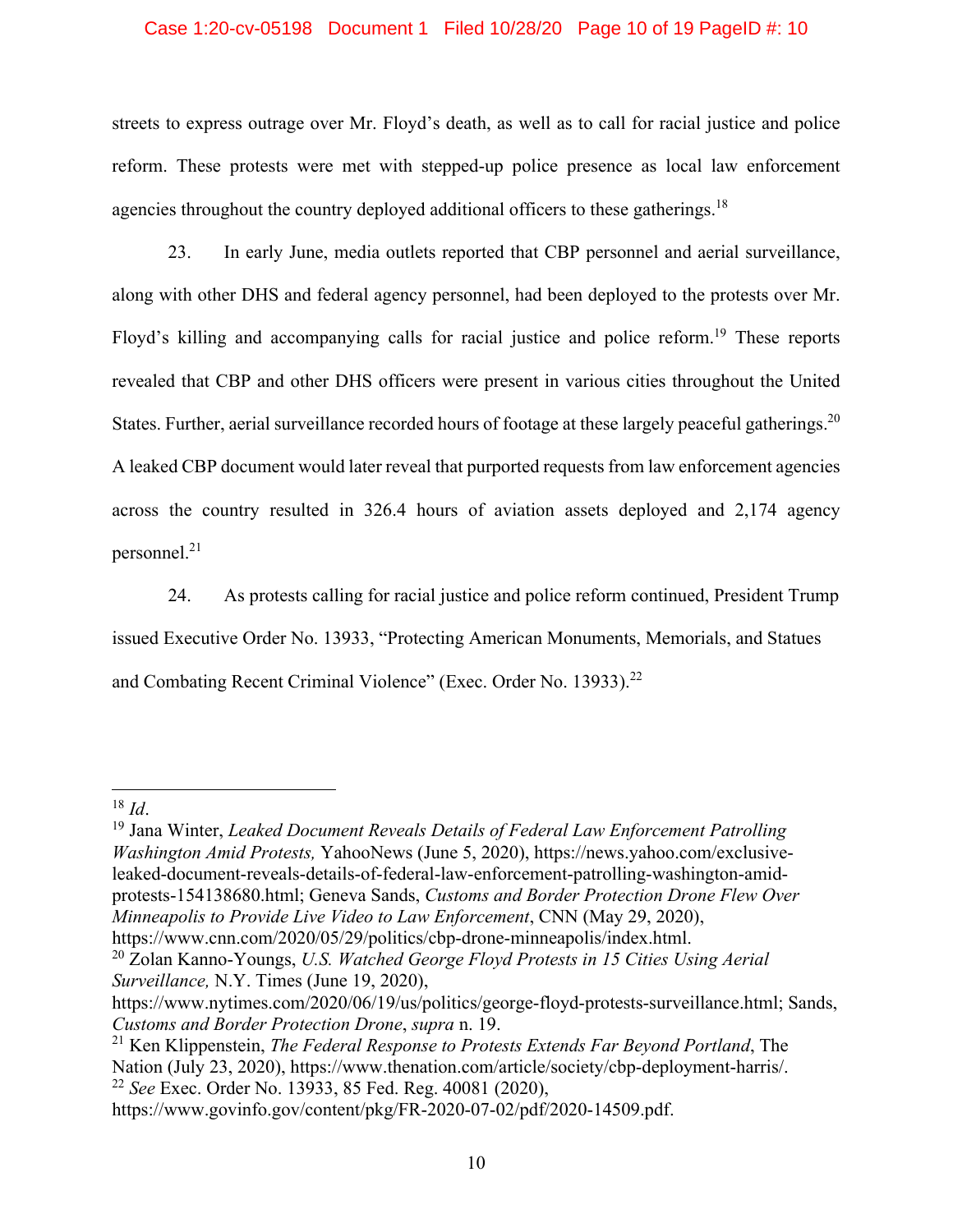### Case 1:20-cv-05198 Document 1 Filed 10/28/20 Page 11 of 19 PageID #: 11

25. In direct response to Exec. Order No. 13933, DHS, as well as the Department of Justice (DOJ), took various non-transparent measures to purportedly implement the presidential directive. Among these, DHS created the "Protecting American Communities Task Force" (PACT), which includes "Rapid Deployment Teams" or "Rapid Deployment Forces" (RDTs or RDFs), roving teams composed of federal law enforcement officers to dispatch to protests.<sup>23</sup> These RDTs or RDFs have been deployed to support operations carried out in the name of Executive Order 13933, such as "Operation Diligent Valor" in Portland, and "Operation Legend" in various U.S. cities.<sup>24</sup>

26. CBP and other federal law enforcement presence at peaceful protests has only served to exacerbate tensions and violence, drawing criticism from elected officials in the cities to which these RDTs/RDFs have been dispatched.<sup>25</sup>

 $23$  In its official announcement, DHS referred to these roving units as "Rapid Deployment Teams" or RDTs. *See* Department of Homeland Security, "DHS Announces New Task Force to Protect American Monuments, Memorials, and Statues," July 1, 2020,

https://www.dhs.gov/news/2020/07/01/dhs-announces-new-task-force-protect-americanmonuments-memorials-and-statues. However, federal officials have also referred to these patrols as "Rapid Deployment Forces" or RDFs. *See* Josh Gerstein, *Feds Assemble 'Operation Diligent Valor' Force to Battle Portland Unrest*, Politico (July 22, 2020, 9:37 AM),

https://www.politico.com/news/2020/07/22/federal-government-assembles-force-portlandunrest-377785 (quoting a court declaration by a federal official describing the actions of a "DHS Rapid Deployment Force").

<sup>24</sup> Gerstein, *supra* n. 23; Sergio Olmos, et al., *Federal Officers Deployed in Portland Didn't Have Proper Training, D.H.S. Memo Said*, N.Y. Times (July 21, 2020),

https://www.nytimes.com/2020/07/18/us/portland-protests.html; Ken Klippenstein, *The Border Patrol Was Responsible for An Arrest in Portland*, The Nation (July 17, 2020),

https://www.thenation.com/article/society/border-patrol-portland-arrest/.

<sup>&</sup>lt;sup>25</sup> Letter from Speaker Nancy Pelosi to President Donald Trump (June 4, 2020),

https://www.speaker.gov/sites/speaker.house.gov/files/06.04.2020.Letter%20to%20President%2 0Trump\_2.pdf; Letter from Senator Kamala Harris to Mark A. Morgan, Acting Commissioner, U.S. CBP, and Matthew T. Albence, Acting Director, U.S. ICE (June 5, 2020),

https://www.harris.senate.gov/imo/media/doc/Harris%20Letter%20to%20CBP%20and%20ICE %20at%20Demonstrations%20FINAL.pdf; *see also, e.g.*, Klippenstein, *The Federal Response to Protests*, *supra* n. 21; Steve Vladeck, *What the Heck Are Federal Law Enforcement Officials*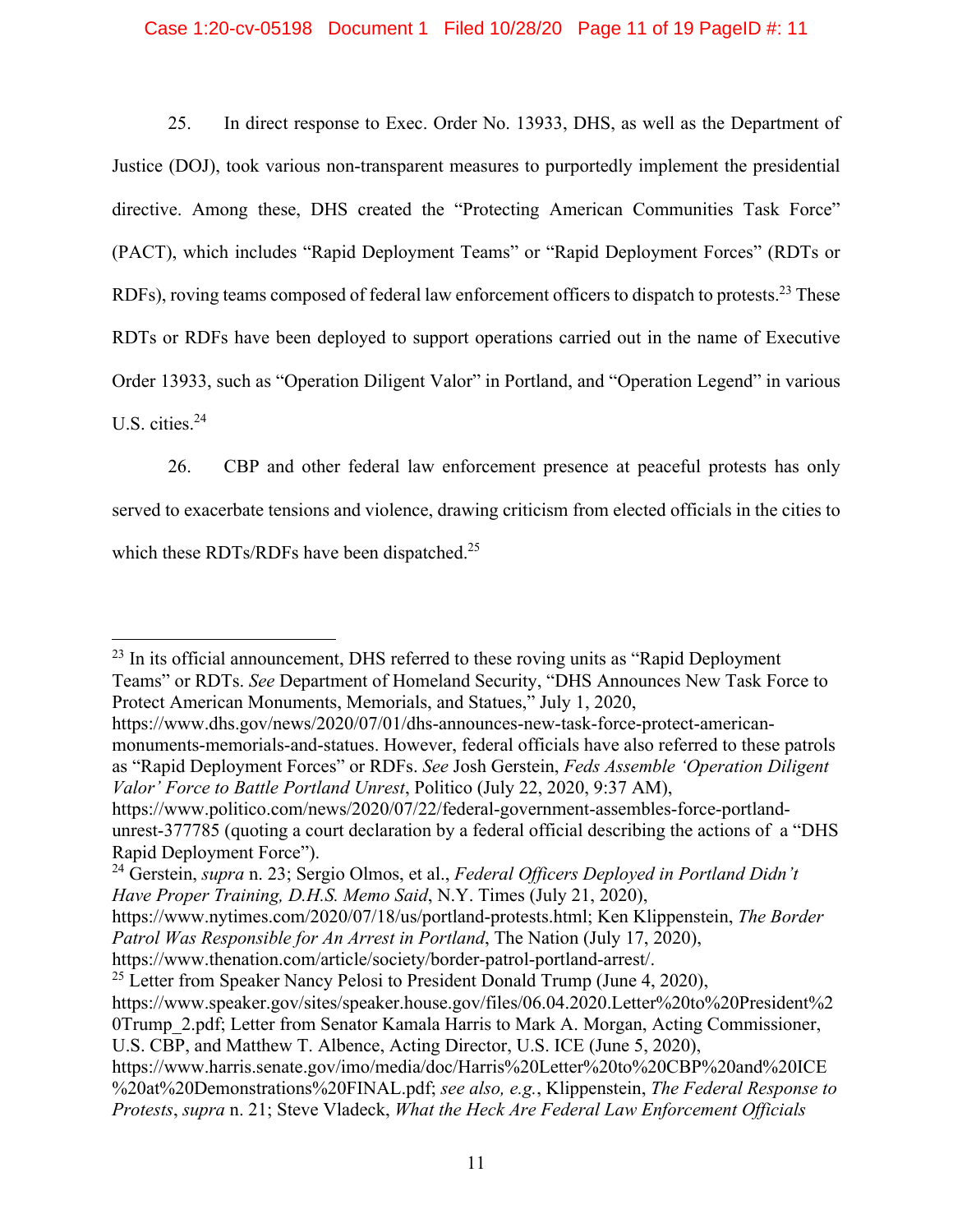### Case 1:20-cv-05198 Document 1 Filed 10/28/20 Page 12 of 19 PageID #: 12

27. DHS has expressed its continued intention to deploy personnel from various subagencies—including CBP—to assist with local law enforcement efforts around the country.<sup>26</sup> Recent reporting indicates that DHS is preparing to deploy CBP and Immigration & Customs Enforcement (ICE) tactical law enforcement teams under the alleged justification of potential civil unrest following the election.<sup>27</sup> As reporting indicates, CBP remains on "standby" at all times.<sup>28</sup>

28. CBP's expanded law enforcement role and its participation in PACT remains largely shielded by secrecy.

# *Plaintiffs' FOIA Request*

29. Plaintiffs seek information that will provide the public with critical insight into CBP's recent deployments to U.S. cities—during Floyd Protests, as part of the Protecting American Communities Task Force, in "Operation Diligent Valor," in "Operation Legend," or in any other capacity—since May 25, 2020. Given that CBP's core mandate is immigration-related law enforcement at U.S. borders, the public has a right to know the scope of CBP's role in these deployments and understand the basis for CBP's purported authority to engage in more generalized policing throughout the interior of the country.

https://www.politico.com/news/2020/07/22/trump-law-enforcement-chicago-albuquerque-378692 (describing deployments to additional U.S. cities under rubric of "Operation Legend").

https://www.cnn.com/2020/10/26/politics/cbp-ice-prepare-for-unrest/index.html.  $28 \, \text{L}$ .

*Doing in Portland?*, Lawfare (July 17, 2020), https://www.lawfareblog.com/what-heck-arefederal-law-enforcement-officers-doing-portland;

Gregory Pratt & Jeremy Gorner, *Trump Expected to Send New Federal Force to Chicago This Week to Battle Violence, but Plan's Full Scope Is a Question Mark*, Chicago Tribune (July 20, 2020), https://www.chicagotribune.com/news/criminal-justice/ct-chicago-police-dhsdeployment-20200720-dftu5ychwbcxtg4ltarh5qnwma-story.html.

<sup>26</sup> Caitlin Oprysko, *Trump Announces Plan to Send Federal Law Enforcement to Chicago, Albuquerque*, Politico (July 22, 2020, 6:28 PM),

<sup>27</sup> Geneva Sands and Priscilla Alvarez, *Homeland Security agencies prepare for civil unrest amid heightened tensions nationwide*, CNN (October 26, 2020),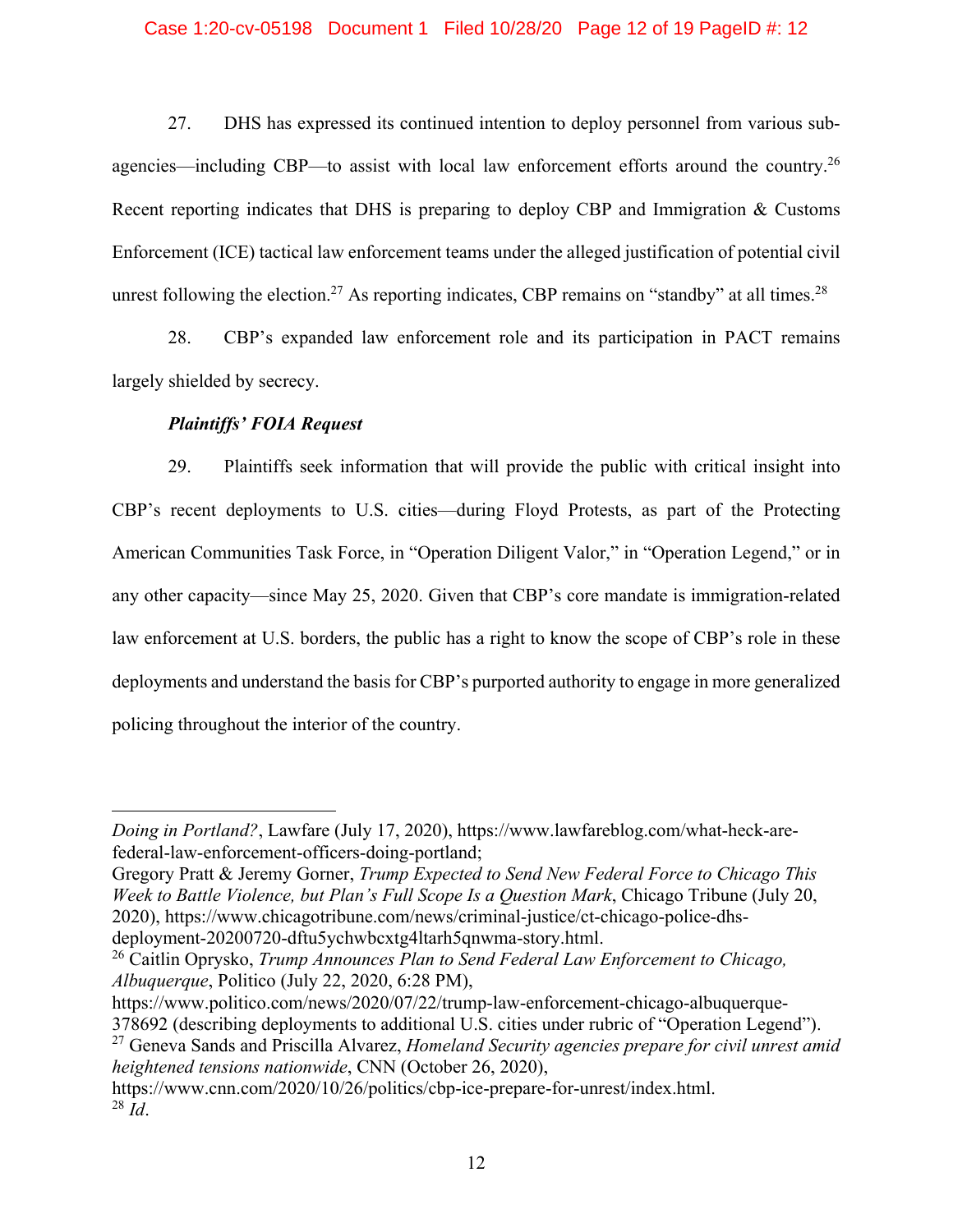30. Plaintiffs filed their FOIA request on July 27, 2020. Ex. A, Plaintiffs' FOIA

Request. Specifically, Plaintiffs requested,

"For the period beginning May 25, 2020 to the present, all records…mentioning, referring, or relating to":

 1) Requests, communications, and/or correspondence received by DHS, or CBP directly, regarding the deployment of CBP personnel to U.S. cities—whether at Floyd Protests, as part of the Protecting American Communities Task Force, or in any other capacity, anywhere in the United States;

 2) Requests, communications and/or correspondence received by DHS or CBP for deployment of CBP aerial assets (including drones and helicopters) to U.S. cities, whether at Floyd Protests, as part of the Protecting American Communities Task Force, or in any other capacity, anywhere in the United States;

 3) Final versions of policies, protocols and/or instructions outlining the procedures and criteria to which entities must adhere in order to request law enforcement assistance from CBP personnel, including the process for CBP's assessment and approval of such requests;

 4) Final versions of directives, communications and/or other instructions authorizing the deployment of CBP personnel to U.S. cities, whether at Floyd Protests, as part of the Protecting American Communities Task Force, or in any other capacity, regardless of originating agency;

 5) Final versions of directives, communications and/or other instructions regarding CBP's expected role and conduct during the deployment of CBP personnel to U.S. cities, whether at Floyd Protests, as part of the Protecting American Communities Task Force, or in any other capacity;

 6) Final versions of documents summarizing, referring to, and/or stating the legal authority or authorities pursuant to which the deployment of CBP personnel to U.S. cities has occurred, whether at Floyd Protests, as part of the Protecting American Communities Task Force, or in any other capacity;

 7) Final versions of all policies governing the use of, and/or documents stating the legal authority or authorities for, any surveillance (including but not limited to aerial surveillance) by CBP in U.S. cities, whether at Floyd Protests, as part of the Protecting American Communities Task Force, or in any other capacity;

 8) All communications—including emails, cell phone texts and images—sent or received by CBP personnel from May 25, 2020 to the present, mentioning, referring, or relating to the deployment of CBP to U.S. cities, whether at Floyd Protests, as part of the Protecting American Communities Task Force, or in any other capacity;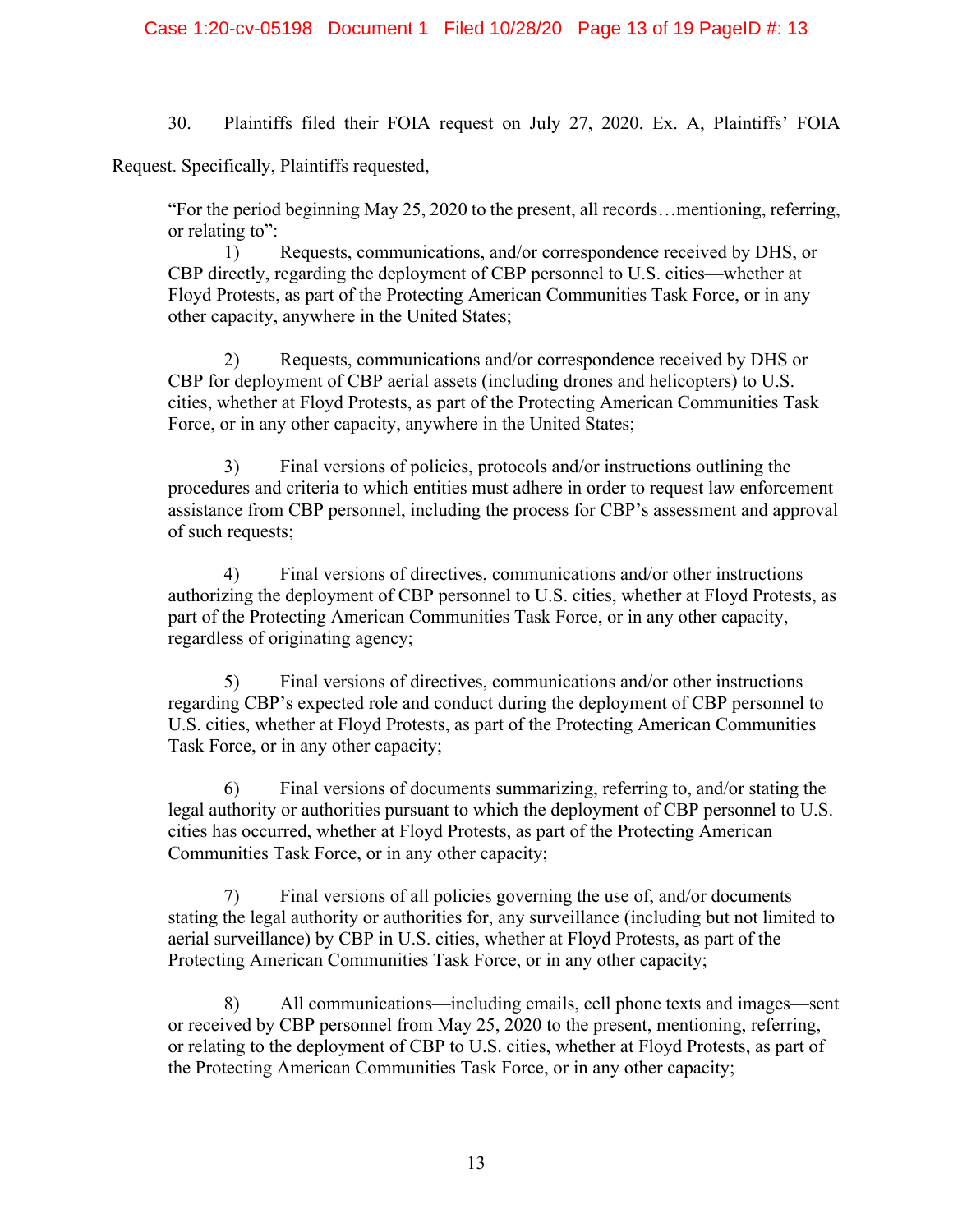31. Plaintiffs' request also asked for data as follows:

 9) The total number of CBP personnel, per Field Office and/or Sector, deployed to U.S. cities, whether at Floyd Protests, as part of the Protecting American Communities Task Force, or in any other capacity; and

 10) During the deployment of CBP to U.S. cities—whether at Floyd Protests, as part of the Protecting American Communities Task Force, or in any other capacity the total number of individuals, by city and state:

- i. Apprehended by CBP (and the statutory basis for apprehension);
- ii. Detained by CBP (and the statutory basis for detention);
- iii. Arrested by CBP (and the statutory basis for arrest);
- iv. Whether the individual was a U.S. citizen or a foreign national (including immigration status, where applicable);
- v. For foreign nationals, whether CBP initiated removal proceedings (and the alleged statutory basis/bases for removability); and
- vi. For foreign nationals, whether CBP removed the individual from the United States or referred the person to ICE for removal (and the alleged statutory basis/bases for removal).
- 32. In their FOIA request, Plaintiffs defined "Floyd Protests" as follows: "For purposes

of this FOIA request, 'Floyd Protests' are protests, demonstrations, or gatherings that occurred in the wake of Mr. Floyd's death on May 25, 2020, regardless of attribution or official designation*, e.g.*, 'Black Lives Matter' protests or any other variation in name that reasonably relates to protests in the wake of Mr. Floyd's death." *Id*. at 1 n. 2.

33. Plaintiffs further defined "deployment of CBP to U.S. cities" as including, but not limited to, "all CBP deployments to U.S. cities from late May 2020 to the present, even those not yet publicly identified by name, including but not limited to: any U.S. Department of Homeland Security (DHS) Rapid Deployment Force (such as 'Operation Diligent Valor' in Portland, Oregon); any CBP deployments in support of other federal deployments (such as 'Operation Legend'); and all CBP deployments as part of the DHS 'Protecting American Communities Task Force' (PACT), created in response to Executive Order 13933." *Id*. at 1 n. 3.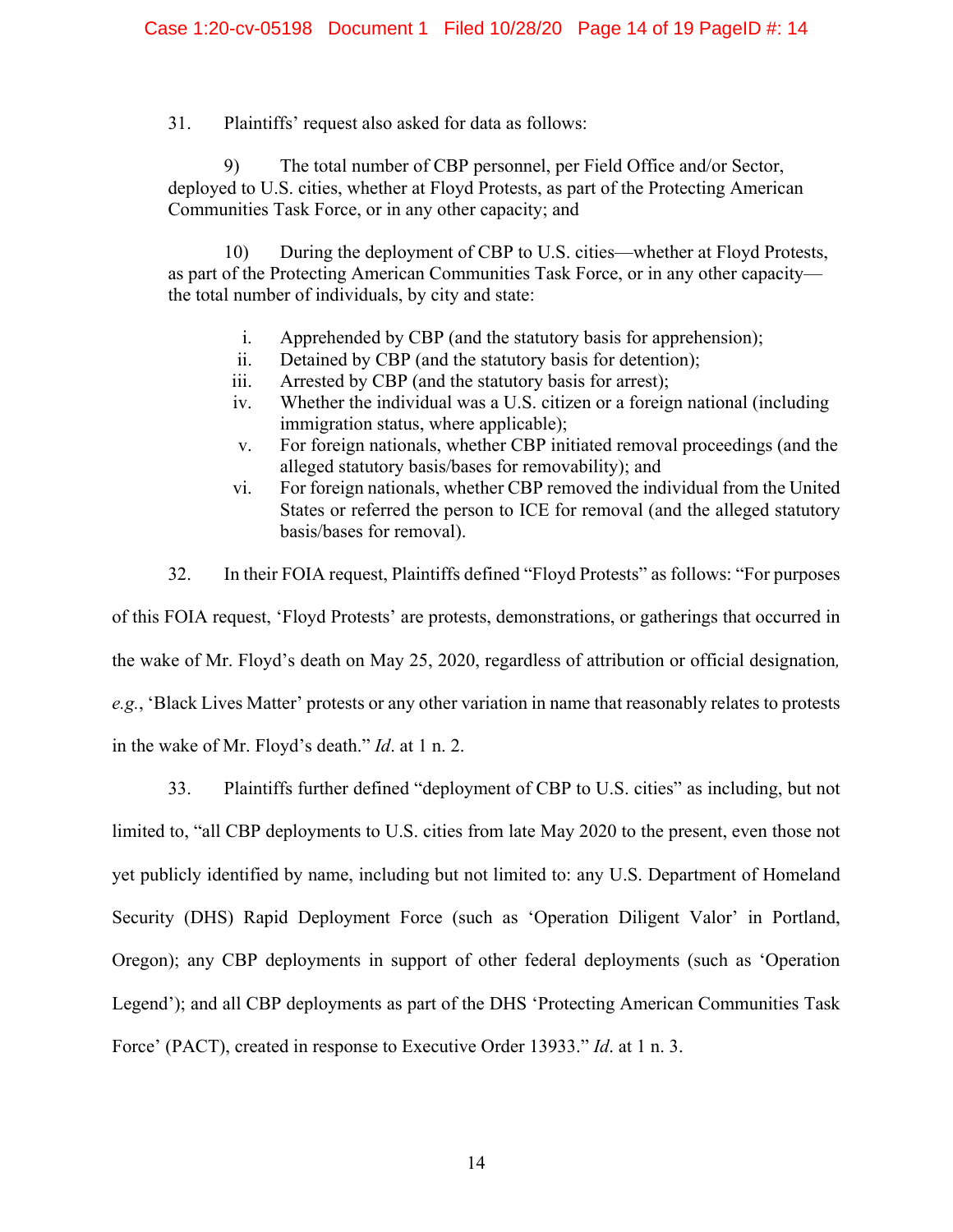#### Case 1:20-cv-05198 Document 1 Filed 10/28/20 Page 15 of 19 PageID #: 15

34. Plaintiffs also requested a fee waiver because the information they sought is "likely to contribute significantly to public understanding of the operations or activities of the government and is not primarily in the commercial interest of the [requesters]…." *Id*. at 3-8; 5 U.S.C. §  $552(a)(4)(A)(iii)$ .

35. Plaintiffs further invoked expedited treatment of their FOIA request on the basis that the request met all four criteria for such treatment under the statute and agency regulations. *Id.* at 9-10; 5 U.S.C. § 552(a)(6)(E)(i); 6 C.F.R. § 5.5(e).

36. Plaintiffs received email confirmation from CBP that it had received Plaintiffs' FOIA request by email on July 27, 2020. Ex. B, CBP Confirmation Email.

37. Plaintiffs then received an acknowledgment letter that CBP had received their FOIA Request on July 28, 2020. Ex. C, CBP Acknowledgment Letter.

38. In the same letter, CBP invoked an extension of 10 days, finding that Plaintiffs' request entailed "a voluminous amount of separate and distinct records" *Id*.; 6 C.F.R. § 5.5(c); *see also* 5 U.S.C. § 552(a)(6)(B)(i). CBP assigned Plaintiffs' FOIA request tracking number CBP-2020-068594. *Id*.

39. Also on July 28, Plaintiffs received various email communications from CBP.

40. In one email, CBP communicated to Plaintiffs that their FOIA request had been modified. Ex. D, CBP Modification Email.

41. As to Plaintiffs' fee waiver request, CBP communicated its determination that the waiver was "not applicable as the request is not billable." Ex. E, CBP July 28, 2020 Fee Waiver Disposition.

42. Last, CBP granted Plaintiffs' request for expedited treatment in another email notification. Ex. F, CBP July 28, 2020 FOIA Expedited Disposition.

15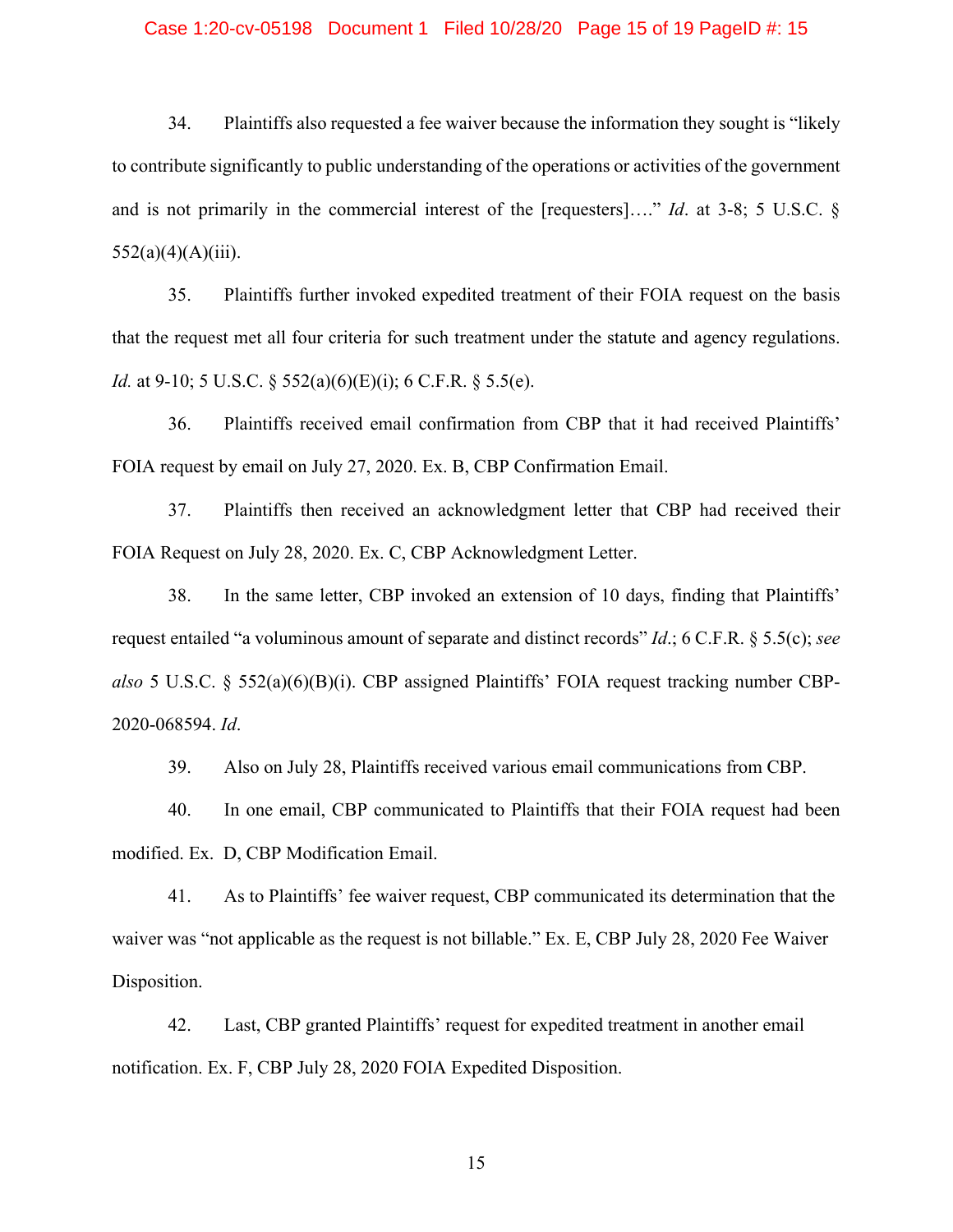43. Nearly three months later, Plaintiffs have heard nothing further from CBP.

44. Because Defendants have failed to respond to Plaintiffs' FOIA request within the applicable statutory and regulatory periods, any administrative remedies are deemed exhausted. 5 U.S.C.  $\S$  552(a)(6)(C)(i).

45. Plaintiffs face ongoing and irreparable harm by Defendant's failure to provide a timely response to their FOIA.

# **CLAIMS FOR RELIEF FIRST CAUSE OF ACTION Violation of the Freedom of Information Act, 5 U.S.C. § 552: Failure to Conduct an Adequate Search for Responsive Records**

46. Plaintiffs incorporate each and every allegation contained in the preceding paragraphs.

47. Defendant has custody and control over the records Plaintiffs seek to make publicly available under 5 U.S.C. § 552(a)(2).

48. Defendant is obligated under 5 U.S.C.  $\S$  552(a)(3) to conduct a reasonable search

for records responsive to Plaintiffs' FOIA Requests. Defendant failed to conduct such a search.

49. Defendant possesses the records Plaintiffs seek and Plaintiffs have a legal right to

obtain such records. No legal basis exists for Defendants' failure to search for them.

50. Defendant's failure to conduct a reasonable search for records responsive to

Plaintiffs' Requests violates 5 U.S.C. § 552(a)(3).

# **SECOND CAUSE OF ACTION Violation of the Freedom of Information Act, 5 U.S.C. § 552: Failure to Expedite**

51. Plaintiffs incorporate each and every allegation contained in the preceding paragraphs.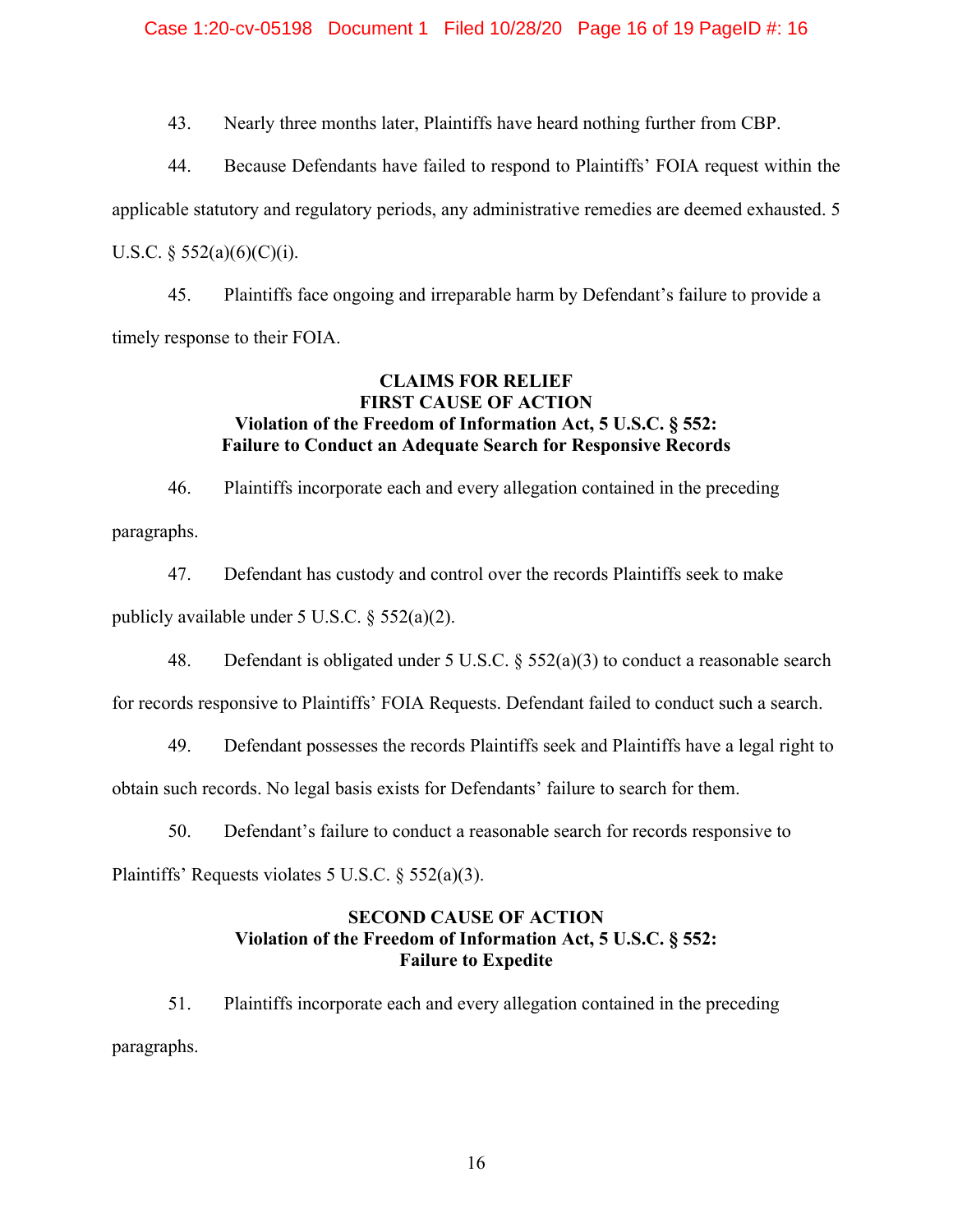### Case 1:20-cv-05198 Document 1 Filed 10/28/20 Page 17 of 19 PageID #: 17

52. Plaintiffs sought expedited treatment of their FOIA request pursuant to 5 U.S.C.  $§$  552(a)(6)(E).

53. Defendant granted Plaintiffs' request for expedited processing on July 28, 2020, nearly three months ago.

54. Defendant has failed to provide records as soon as practicable after granting expedited processing of Plaintiffs' request.

55. Defendant's failure to provide records as soon as practicable after granting Plaintiffs' request for expedited processing violates 5 U.S.C.  $\S$  552(a)(6)(E)(iii).

# **THIRD CAUSE OF ACTION Violation of the Freedom of Information Act, 5 U.S.C. § 552: Failure to Make a Determination and Promptly Produce Responsive Documents**

56. Plaintiffs incorporate each and every allegation contained in the preceding paragraphs.

57. Defendant is obligated under 5 U.S.C.  $\S$  552(a)(6)(A)(i) to make a determination on Plaintiffs' FOIA Request within twenty business days. In unusual circumstances, Defendant may invoke an extension no longer than ten days. 5 U.S.C.  $\S$  552(a)(6)(B)(i).

58. Defendant has failed to make a determination within thirty days, the maximum amount of time permitted under the statute.

59. Defendant is obligated to produce responsive records promptly under 5 U.S.C.

 $§ 552(a)(3)(A)(i).$ 

60. Defendant has failed to promptly produce responsive records.

61. Defendant's failure to make a determination within the statutory time frame and produce responsive records promptly violates 5 U.S.C.  $\S$  552(a)(3)(A), (a)(6)(A)(i), and  $(a)(6)(B)(i).$ 

17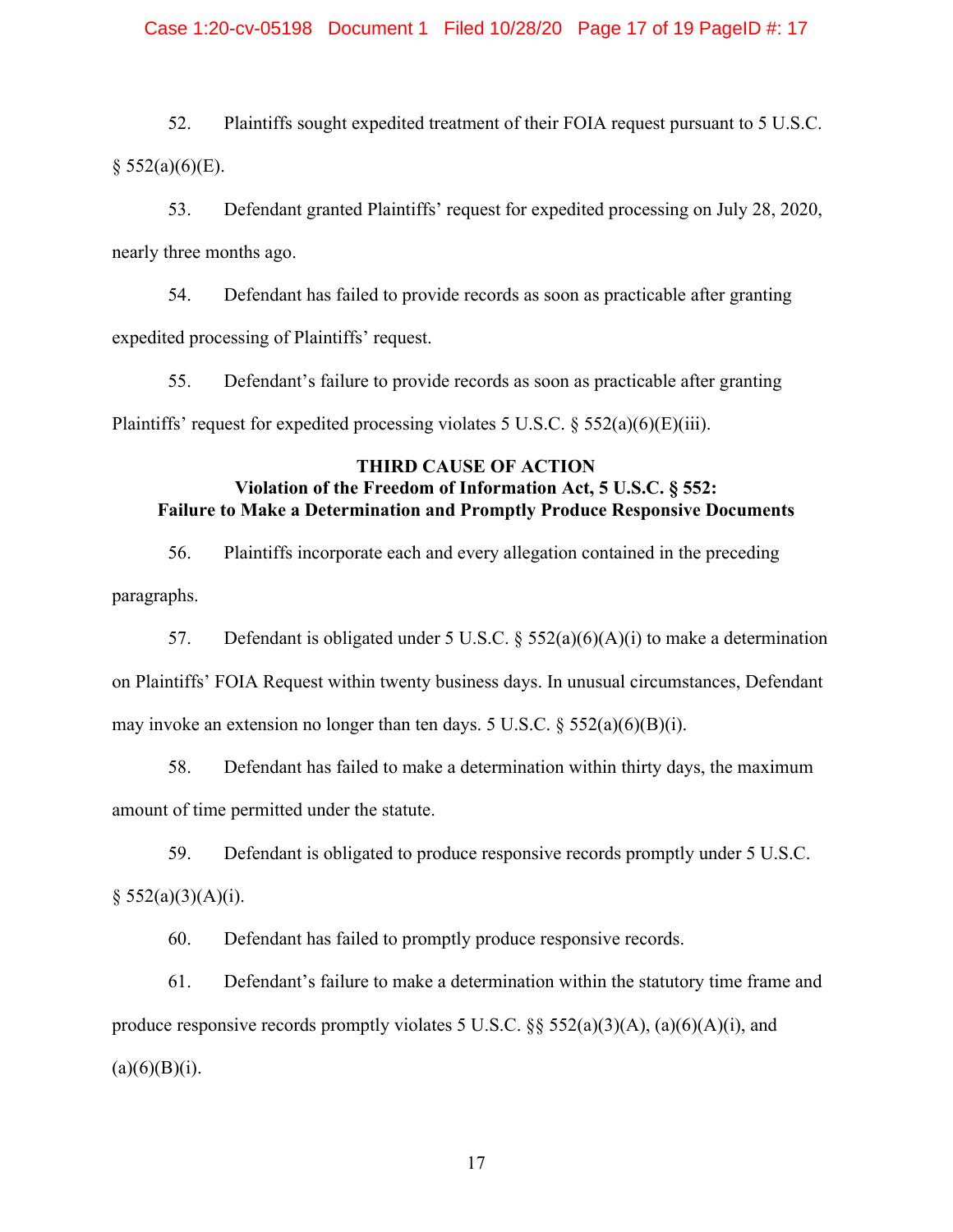### **PRAYER FOR RELIEF**

WHEREFORE, Plaintiffs respectfully ask that the Court:

a. Order Defendant to conduct a search for records responsive to the FOIA request filed by Plaintiffs under 5 U.S.C.  $\S$  552(a)(3);

b. Order Defendant to produce all records responsive to Plaintiff's FOIA request as soon as practicable in accordance with its grant of expedited treatment under 5 U.S.C. § 552(a)(6)(E)(iii), promptly, or alternatively on an expedited schedule established by the Court;

c. Enjoin Defendant from improperly withholding records;

d. Declare that Defendants' failure to conduct an adequate search violates 5 U.S.C.  $§ 552(a)(3);$ 

e. Declare that Defendant's failure to process the Plaintiffs' FOIA request as soon as practicable violates 5 U.S.C. § 552(a)(6)(E);

f. Declare that Defendant's failure to promptly produce records responsive to Plaintiffs' FOIA request violates 5 U.S.C. §§  $552(a)(3)(A)$ ,  $(a)(6)(A)(i)$ , and  $(a)(6)(B)$ ;

g. Award Plaintiffs reasonable attorneys' fees and other litigation costs pursuant to 5 U.S.C. § 552(a)(4)(E) and any other applicable statute or regulation; and

h. Grant such other relief as the Court may deem just, equitable, and appropriate.

Respectfully submitted,

Dated: October 28, 2020 /s/*Claudia Valenzuela* 

Claudia Valenzuela\* American Immigration Council 1331 G Street NW, Suite 200 Washington, DC 20005 (202) 507-7540 cvalenzuela@immcouncil.org

Brantley Shaw Drake\* Kathryn Huddleston\*